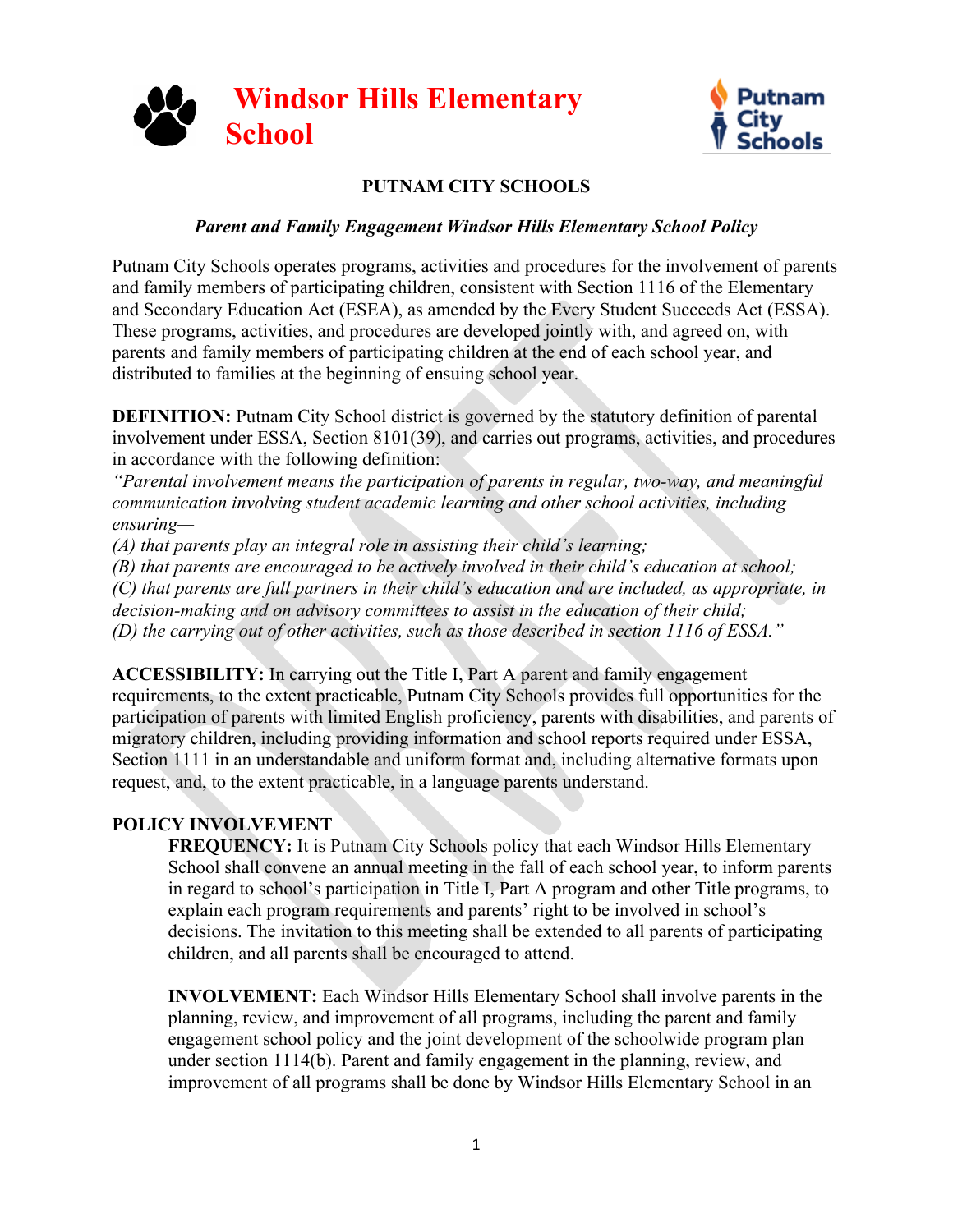



organized, ongoing, and timely manner, giving ample notification time to the parents for planning attendance.

**FLEXIBILITY:** It is Putnam City Schools policy that Windsor Hills Elementary School shall strive for more parental participation by sending the invitation to the parent and family engagement meeting to all parents, via email, software, school messenger system, etc. at least two weeks in advance, and flexibly offer it in person and/or virtual. If requested by parents, opportunities shall be offered for regular meetings to formulate suggestions and to participate, as appropriate, in decisions relating to the education of their children. The school leader shall respond to any such suggestions as soon as practicably possible.

**CURRICULUM:** It is Putnam City Schools policy that Windsor Hills Elementary School implements the curriculum, academic assessments and State academic standards as approved by the Board of Education of Putnam City Schools. Any updates in the curriculum, the academic assessment forms used to measure student progress and the achievement levels of the challenging State academic standards are posted on the district website, and communicated to parents by each school during events such as: open house, back-to-school nigh, parent teacher conference, etc.

**BUILDING CAPACITY FOR INVOLVEMENT:** To support parent involvement in school activities, events and decisions, it is Putnam City Schools policy that Windsor Hills Elementary School shall establish a parent advisory committee, comprised of a sufficient number and representative group of parents of children served in each respective school. This committee shall support the needs of parents and family members to assist with the learning of their children, to make recommendations and participate in decisions. Each school shall, to the extent practicable, remove barriers to greater participation of parents in school activities (specifically of parents who are economically disadvantaged, are disabled, have limited English proficiency, have limited literacy, or are of any racial or ethnic minority background).

It is Putnam City Schools policy that Windsor Hills Elementary School shall:

- (1) assist parents in understanding topics such as the requirements under Title I, the challenging State academic standards, State and local academic assessments, how to monitor a child's progress, and how to work with teachers to improve children's academic achievement. Examples are, but not limited to, training parents on the topics above during back-to-school night, parent night, ….
- (2) train parents on how to work with their children to improve their academic achievement, provide materials and use technology to foster parental involvement. Examples are, but not limited to, literacy training education, technology training (to include the harms of copyright piracy), adaptive technology, etc. provided during parent education nights, conferences, (other events?)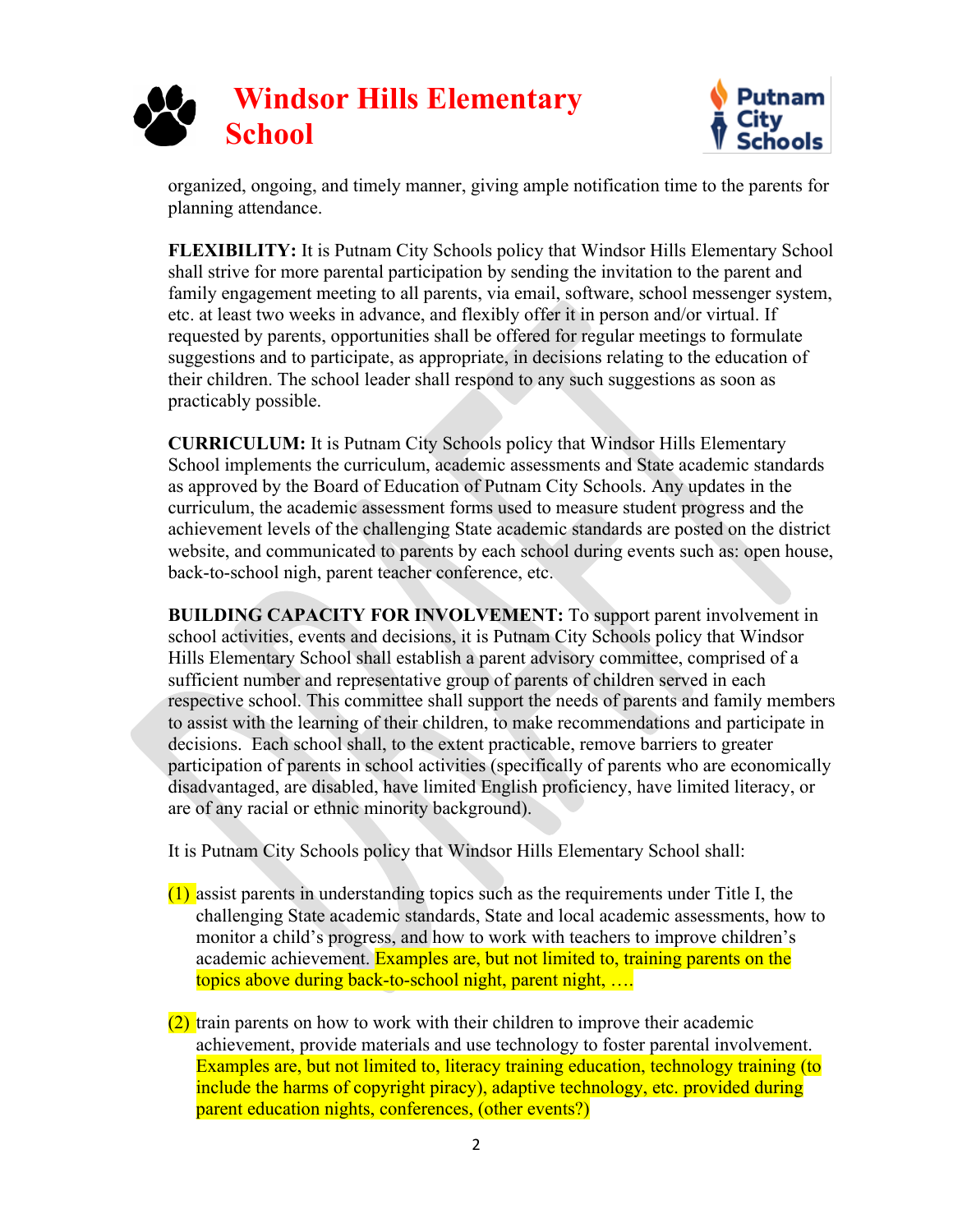



(3) train teachers, support personnel, principals, and other school leaders on how to reach out to, communicate with, and work with parents as equal partners, implement and coordinate parent programs, and build relations between parents and the school. Examples are, but not limited to, translate all communication, training teachers on how to make school "approachable", hosting events such as ....

(4) to the extent feasible and appropriate, coordinate and integrate parent involvement programs and activities with other Federal, State, and local programs. Examples are, but not limited to, Early Birds preschool program, Parent Resource Centers, Parent University classes, parenting classes for behavior, ….

(5) ensure that information related to school and parent programs, meetings, and other activities is sent to the parents in a format and, to the extent practicable, in a language the parents can understand. Examples are, but not limited to, translation and interpretation services, send communication in several languages, explanation of acronyms, ….

(6) provide such other reasonable support for parental involvement activities under this section as parents may request. Examples are, but not limited to, clothing, food pantry, trauma informed support….

**SCHOOL-PARENT COMPACT:** For the purpose of this policy, Putnam City Schools is governed by the statutory definition of the parent-compact under ESSA, Section 1116(d) as follows:

*A school-parent compact is a voluntary agreement between the school and the parents of children participating in Title I, Part A programs that outlines how parents, the entire school staff, and students will share the responsibility for improved student academic achievement and the means by which the school and parents will build and develop a partnership to help children achieve the State's high standards.*

It is Putnam City Schools' philosophy that families, students, and schools work together to help each student reach his/her potential, and they all take collective responsibility for a quality education. Student learning improves when a partnership exists, and each partner fulfills his/her responsibilities. Windsor Hills Elementary School shall jointly develop, review and/or revise the school-parent compact with parents every school year, and outline how parents, the entire school staff, and students will share the responsibility for improved student academic achievement. School-parent compact is to be addressed with parents annually during one or more of the following: Title I meetings, Schoolwide meetings, Family and Parent Engagement meetings, Parent-Teacher conferences, etc.<sup>(?)</sup>

Student responsibilities are as follows:

- Come to class on time, every day, ready to learn and with assignments completed.
- Allow the teacher to teach and all students in class to learn.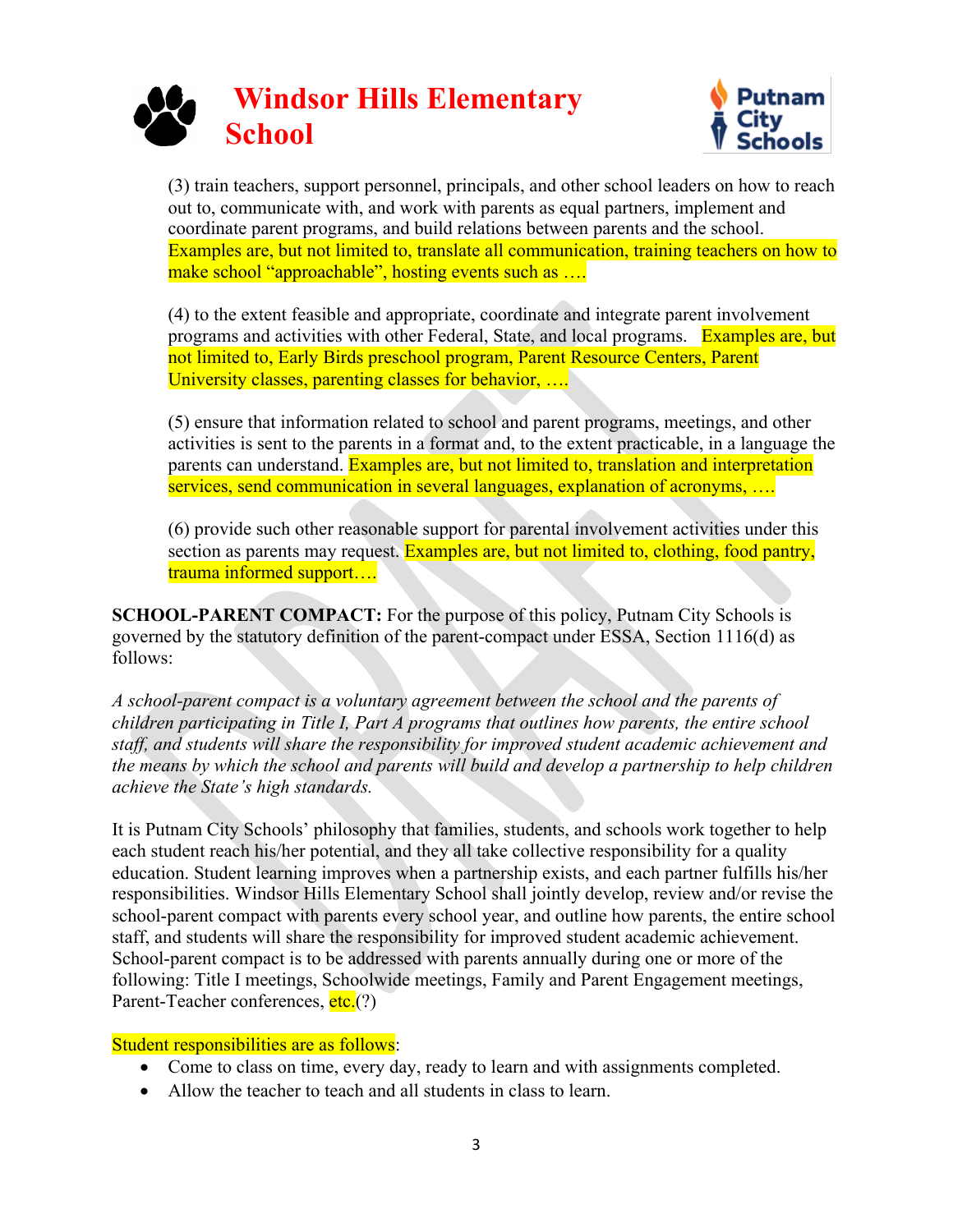



- Complete the work on time and accurately.
- Know and follow the school and class rules.
- Follow the school's uniform dress code.
- Respect others and their property.

### School responsibilities are as follows:

- Create a safe and healthy school environment, conducive to learning.
- Create a mutual respect among school staff, students and families.
- Communicate to staff, students and parents high expectations for every student.
- Provide assistance to families on what they can do to support their child's learning, by offering reasonable access to staff, opportunities to volunteer and participate in their child's class, and observation of classroom activities.
- Discuss the parent-compact with parents during the annual parent-teacher conference(s), as the compact relates to the individual child's achievement.
- Provide regular two-way communication between family members and school staff about their child's progress in school, and, to the extent practicable, in a language that family members can understand.
- Offer professional development opportunities that improve teaching and learning, and support the formation of partnerships with families and the community;

# Parent responsibilities are as follows:

- Support my child's learning by expecting the completion of the daily homework assignments, independently.
- Ensure that my child gets adequate rest and is in school on time, virtually or in person, with a positive outlook.
- Accentuate the positive events at school and help my child resolve issues of concern and conflict.
- Support the discipline policy and reinforce the highest expectations of the school staff.
- Read and listen to my child's reading daily as a way of building a lifelong interest and joy of reading.
- Attend conferences to discuss my child's progress, and attend events which showcase my child's work and learning experiences.
- Provide and maintain accurate information on my child's contact records.
- Volunteer in my child's classroom, to the extent practicable and reasonable.
- Participate, as appropriate, in decisions relating to the education of their children and positive use of extracurricular time.

**EVALUATION:** To determine the effectiveness of the parent and family engagement policy in improving the academic quality of all schools, at the end of each school year, the Parent and Family Engagement Coordinator conducts an annual evaluation of this policy with the involvement of parents and family members. During the end of the year meeting, an analysis is